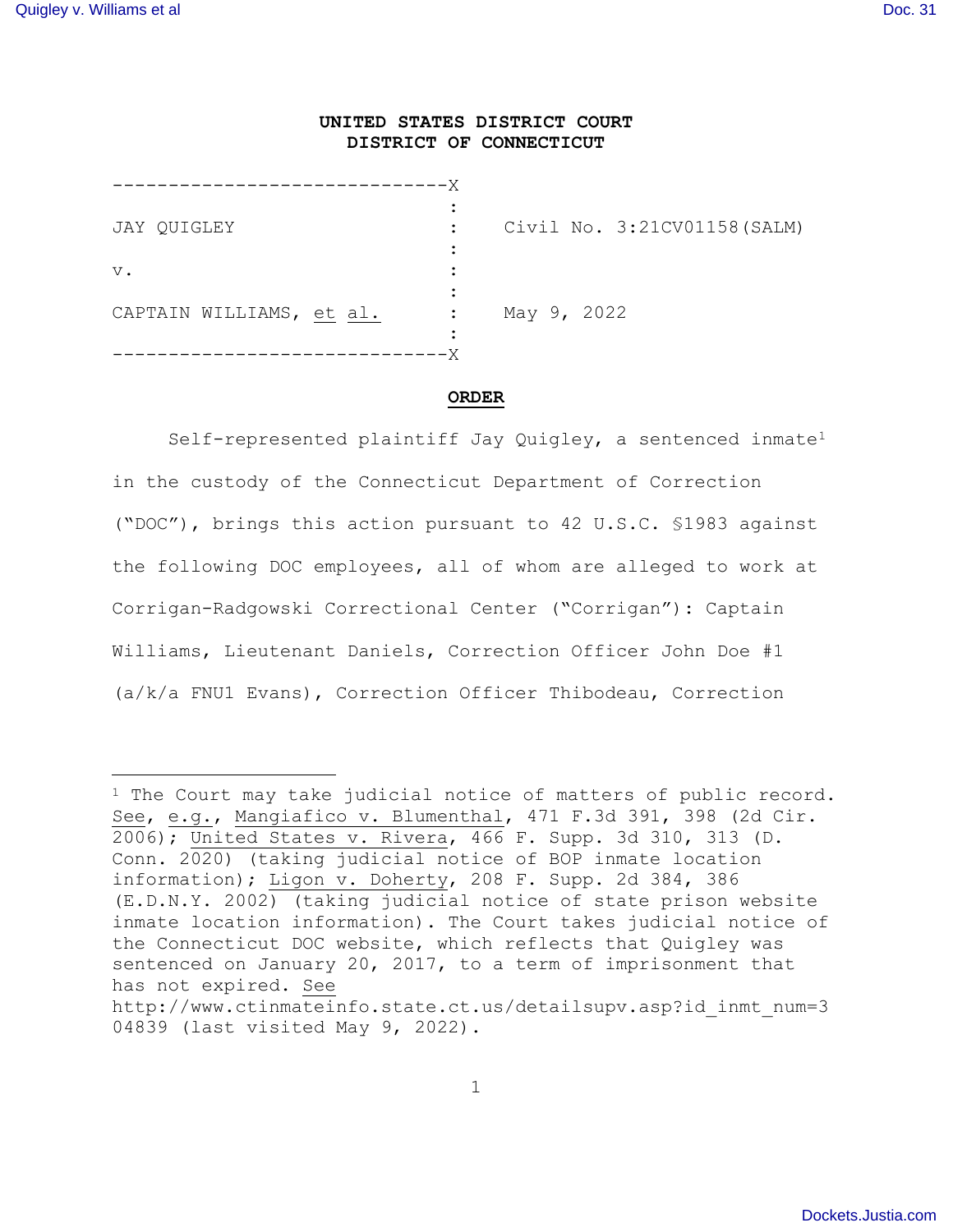Officer John Doe #2 (a/k/a FNU2 Evans), Correction Officer Martin, Correction Officer Reynoso, Correction Officer Czikowsky, RN Allison Hill, RN Janine M. Brennan, and MD Gerard G. Gagne. See generally Doc. #1.

# **I. PROCEDURAL HISTORY**

Plaintiff filed this action on August 30, 2021, see id., and paid the filing fee on that same date. As required by 28 U.S.C. §1915A, the Court conducted an initial review of plaintiff's Complaint, and permitted the following claims to proceed: (1) "the Eighth Amendment excessive force claims against defendants Williams, Doe #1, Doe #2, Thibodeau, Martin, Reynoso, Czikowsky in their individual capacities for damages;" (2) "the Eighth Amendment failure to intervene claims against Lieutenant Daniels in her individual capacity for damages; and" (3) "the Eighth Amendment deliberate indifference to serious medical needs claim against RN Hill in her individual capacity for damages." Doc. #7 at 17. The Court informed plaintiff that he could either file an Amended Complaint or proceed to service on the original Complaint, as limited by the Initial Review Order. See id. at 18. The Court further informed plaintiff that, because he did not proceed in forma pauperis, he was "responsible for serving the Summons and Complaint on any defendant who does not timely return the waiver of service form[,]" and that "[s]ervice must be made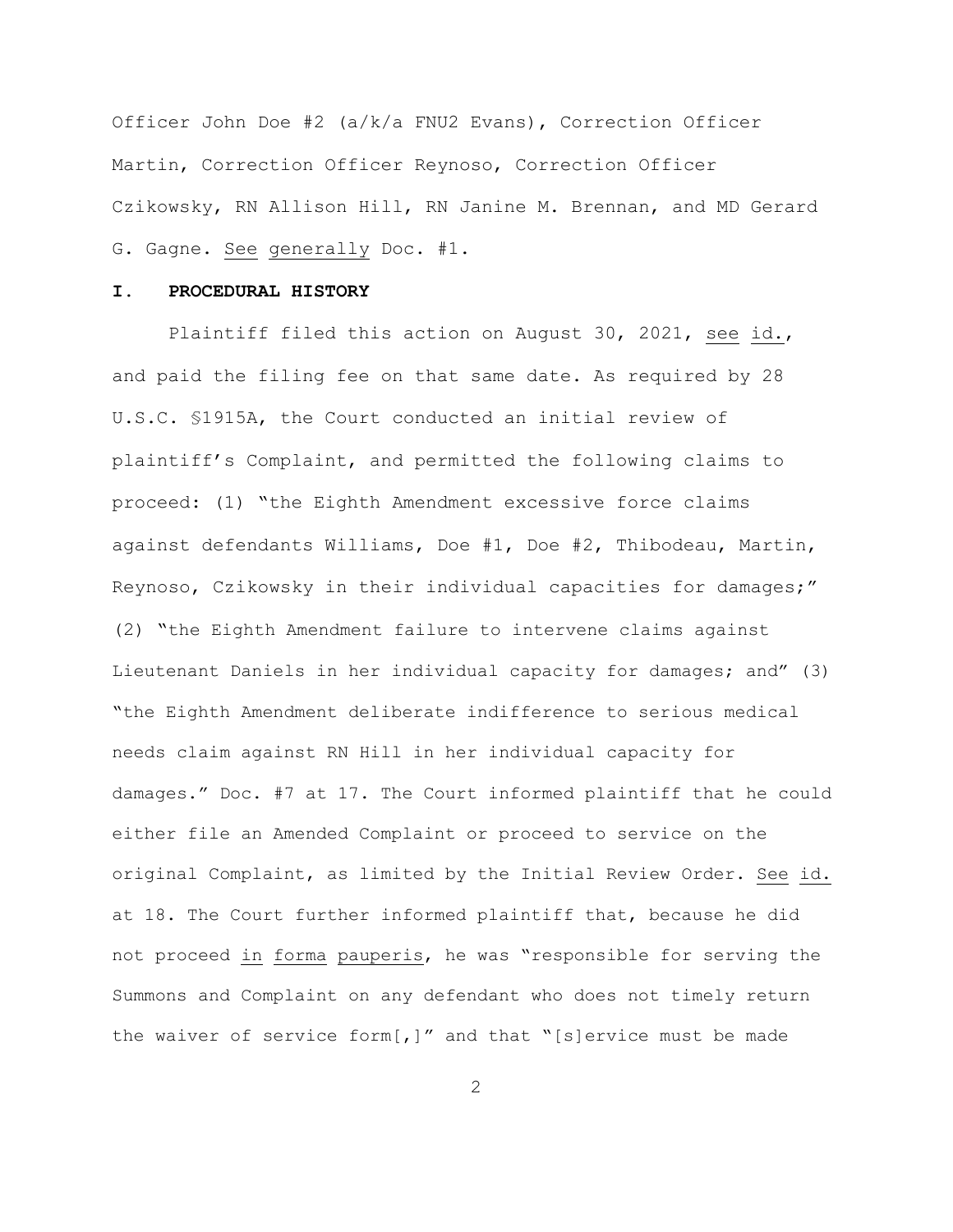within 90 days" of the Initial Review Order, that is, on or before February 13, 2022. Id. at 19.

On November 30, 2021, plaintiff filed a notice informing the Court that he mailed a "Notice of Lawsuit and Request to Waive Service of Summons; a Waiver of the Service of Summons; a copy of the Verified Complaint; [and] a copy of the Amended Initial Review Order" to each defendant on November 22, 2021. Doc. #9 at 1. On January 7, 2022, plaintiff filed a "Declaration for Entry of Default[,]" seeking an entry of default against all defendants. Doc. #10 at 1. Plaintiff informed the Court that "[m]ore than 30 days have elapsed since the date on which the defendants herein were served with summons and a copy of the plaintiff's complaint, excluding the date thereof." Id. (sic). On January 12, 2022, plaintiff filed a signed "Waiver of the Service of Summons" form for defendant Hill. Doc. #12. No waivers were filed for any other defendants.

On January 17, 2022, the Court denied plaintiff's Declaration for Entry of Default and explained that "[p]laintiff has demonstrated that certain defendants have failed to respond to a waiver of service[]" and that waiver of service is not required, so plaintiff "must arrange for service of process" on the remaining defendants. Doc. #13. On February 4, 2022, plaintiff filed a duplicate of his Declaration for Entry of Default, see Doc. #15,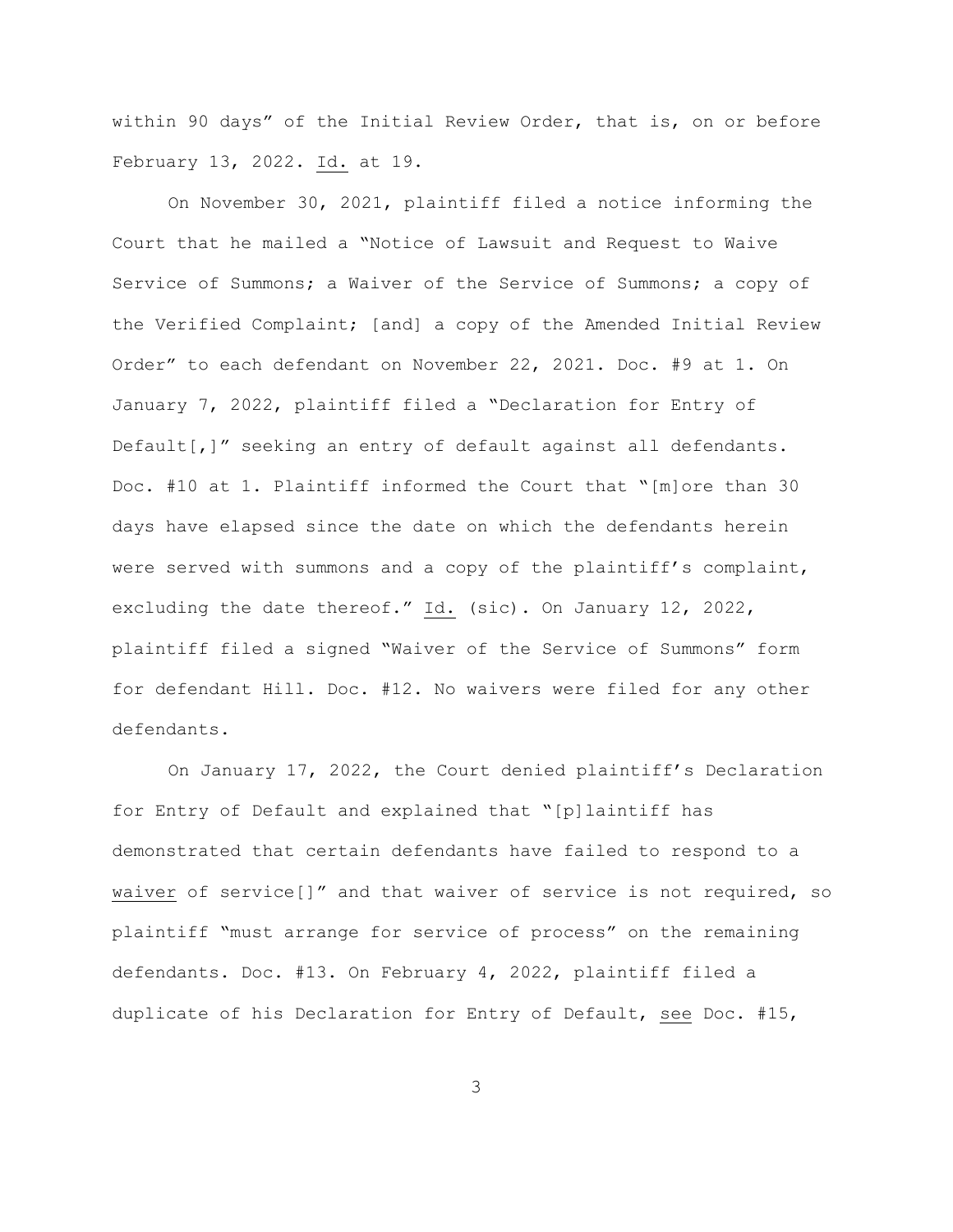and the Court again reminded plaintiff that "defendants who have not waived service are not in default **unless they have been properly served**." Doc. #16.

 On February 15, 2022, plaintiff filed a motion for extension of time, seeking an additional sixty days to serve the remaining defendants. See Doc. #18. On that same date, the Court granted plaintiff's motion, nunc pro tunc, extending the deadline for plaintiff to serve the remaining defendants to April 14, 2022. See Doc. #19. Due to the lengthy extension granted and the requirement imposed by Federal Rule of Civil Procedure 4(m) that the Court dismiss a complaint that is not timely served, the Court advised plaintiff that "**it is unlikely that further extensions of this deadline will be granted**." Id.

 On April 19, 2022, plaintiff filed a Notice of Service, stating that the remaining defendants "were served in their individual capacities at Corrigan Correctional Center 986 Norwich-New London Turnpike Uncasville Connecticut 06382 by a private server, Chance Grady[.]" Doc. #24 at 1 (sic). Plaintiff stated that defendants "were provided with a Notice of Lawsuit and Request to Waive Service of Summons, a Waiver of Service of Summons, a Copy of the Complaint, [and] a copy of the Amended Initial Review Order." Id. On that same date, the Court entered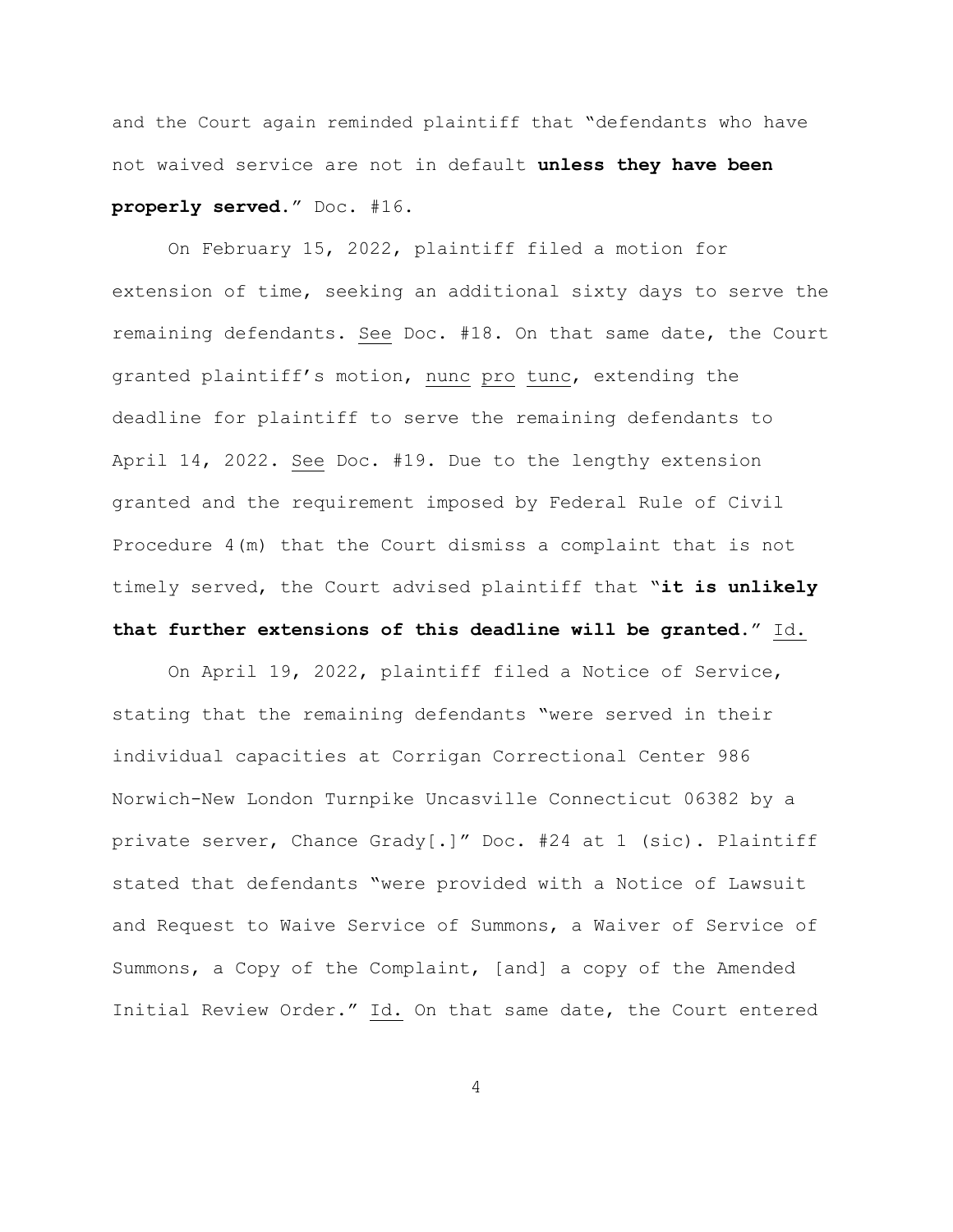the following order:

ORDER re 24 Notice of Service. Plaintiff has filed a notice asserting that "Defendant Captain Williams, Defendant Lieutenant Daniels, Defendant C/O Thibodeau, Defendant C/O Martin, Defendant C/O Reynoso, and Defendant C/O Czikowsky[]" were all "served in their individual capacities at Corrigan Correctional Center... by a private server, Chance Grady[.]" Doc. #24 at 1.

The District of Connecticut Local Rules require: "The plaintiff shall file proof of service complying with Fed. R. Civ. P. 4(1), or proof of waiver of service, within 7 days after plaintiffs receipt of such proof." D. Conn. L. Civ. R. 4(d). The Guide for Self-Represented Litigants, which was mailed to plaintiff on February 16, 2022, explains that such proof can be in the form of "the return of service and declaration on the back of the original summons[]" or an affidavit of "the person who effected service[.]" D. Conn. Guide for Self-Represented Litigants at 11. A Notice submitted solely by the plaintiff is not sufficient proof of service.

Plaintiff shall file proof of service as to these defendants on or before **May 3, 2022**. The Court is mindful of the difficulties self-represented plaintiffs face in effecting service of process, and acknowledges that plaintiff has made significant efforts to serve the remaining defendants. However, as plaintiff has been previously warned, "the Federal Rules of Civil Procedure **require** dismissal of a complaint that is not timely served." Doc. #19 (citing Fed. R. Civ. P. 4(m)). Accordingly, if plaintiff does not provide proof of service as to the remaining defendants by **May 3, 2022**, the claims against those defendants may be dismissed.

Doc. #25. On April 20, 2022, plaintiff filed another Declaration for Entry of Default, stating he was informed that: "Upon video recorded entry to Corrigan Correctional Center (via handheld cellphone footage) captured by Grady; Lieutenant Hunt greeted Grady, she (Hunt) told Grady that since he (Grady) is not a U.S.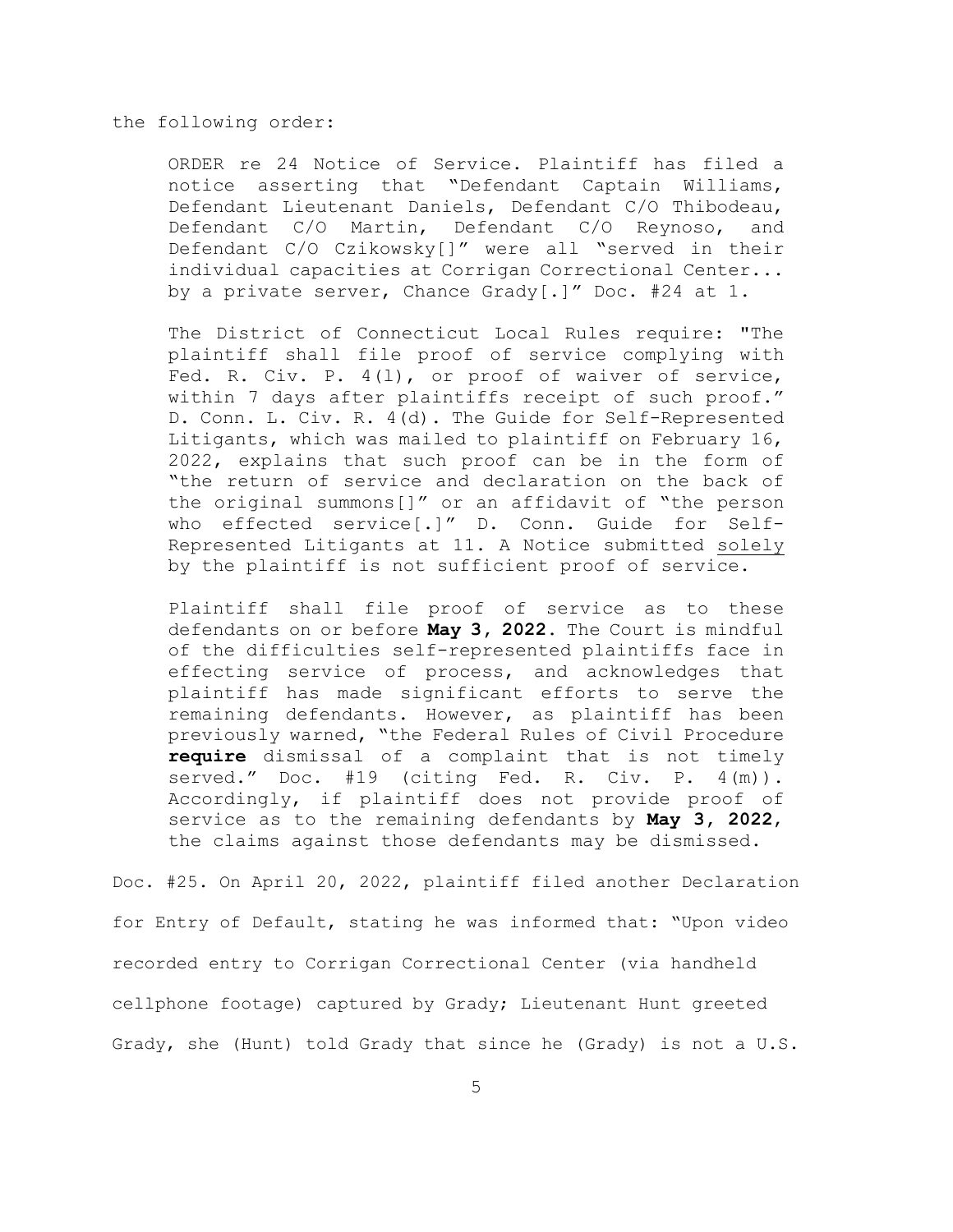Marshal, she (Hunt) is throwing away the complaint and summons forms left by Grady in the garbage." Doc. #26 at 2. Plaintiff asserted that this refusal by a DOC employee to accept service on behalf of defendants Williams, Daniels, Thibodeau, Martin, Reynoso, and Czikowsky, supported an entry of default against those defendants. See id. at 2-3.

 Plaintiff has not filed waivers of service or proof of service as to the remaining defendants. See Doc. #25.

## **II. SERVICE OF PROCESS UNDER CONNECTICUT LAW**

 "Connecticut law prescribes different methods of service for state employees served in their official capacities and their individual capacities." Payne v. Sardi, No. 3:16CV00396(VLB), 2017 WL 601397, at \*3 (D. Conn. Feb. 14, 2017). Here, plaintiff has brought claims against defendants in their individual capacities only, so he must effect individual capacity service. See Doc. #7 at 17.

 The Federal Rules of Civil Procedure permit a party sued in his or her individual capacity to waive service. See Fed. R. Civ. P. 4(d). "The plaintiff may notify such a defendant that an action has been commenced and request that the defendant waive service of a summons." Fed. R. Civ. P. 4(d)(1). If a defendant fails to waive service, however, plaintiff must effect service. "[S]imply requesting that a defendant waive service under Rule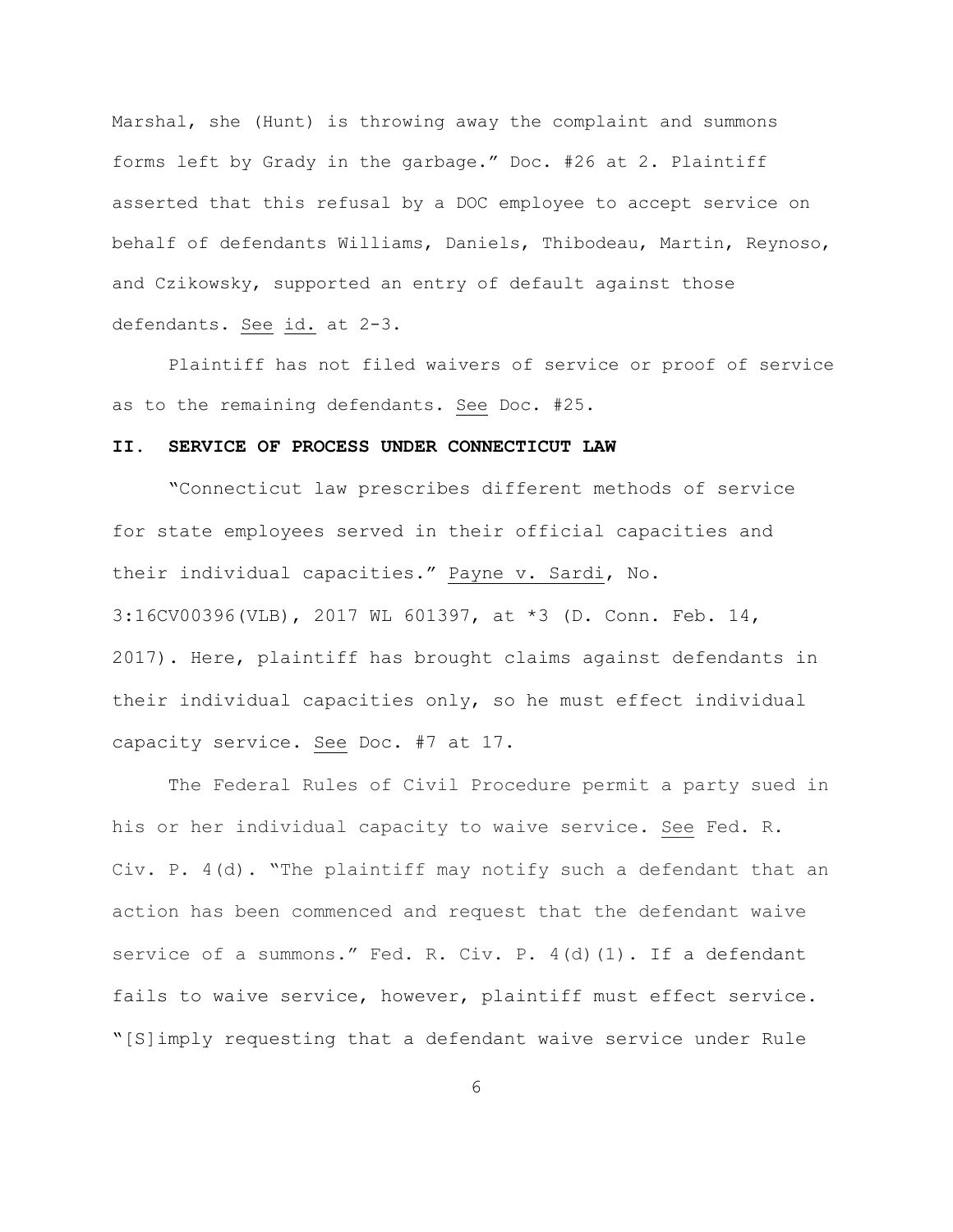4(d) is not a substitute for completing service when no waiver is returned." Tung v. Hemmings, No. 19CV05502(RPK)(SJB), 2021 WL 4147419, at \*4 (E.D.N.Y. Sept. 13, 2021).

Because these defendants did not waive service, plaintiff was required to serve them. "'[W]ith respect to an individual who is an officer or employee of the State but is not sued as such, Connecticut law requires that service be made' pursuant to §52–57(a)." Davis v. Mara, 587 F. Supp. 2d 422, 426 (D. Conn. 2008) (quoting Bogle-Assegai v. Connecticut, 470 F.3d 498, 507 (2d Cir. 2006)) (collecting cases). Connecticut law requires an individual defendant "be served by leaving a true and attested copy of [the summons and complaint] with the defendant, or at his usual place of abode, in this state." Conn. Gen. Stat. §52- 57(a); see also Bogle-Assegai, 470 F.3d at 507-08. Thus, the summons and complaint must be handed directly to each defendant, or left at his or her home address. Individual capacity service may not be effected by leaving the summons and complaint at any defendant's work address. See Marion v. Marion, No. CV-97- 0057153-S, 1998 WL 351900, at \*3 (Conn. Super. Ct. June 18, 1998) (finding that "leaving the process at [defendant's] office with his receptionist[]" did not satisfy the requirements of Conn. Gen. Stat. §52-57(a)). Accordingly, even if Grady had left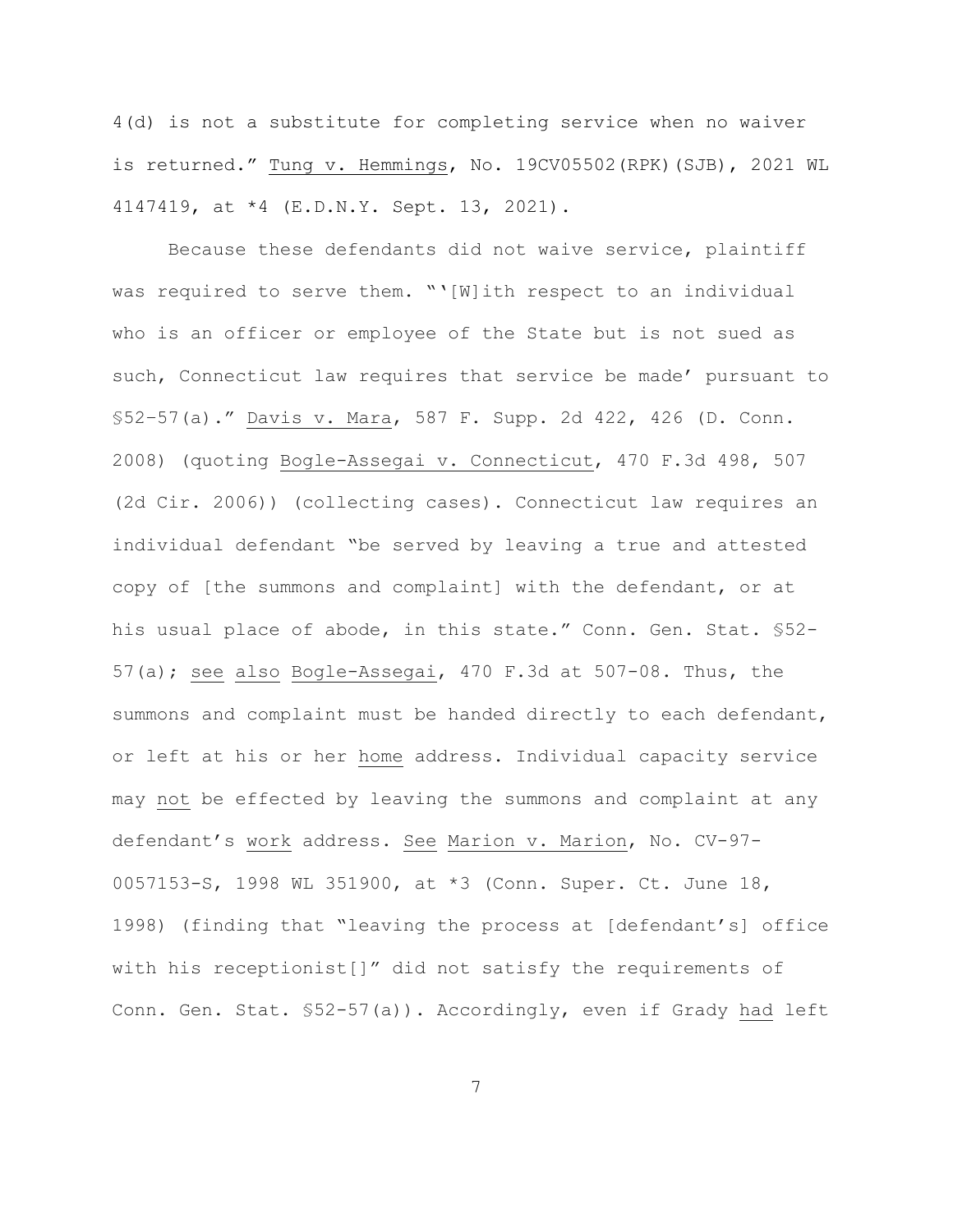the summons and complaint with Lieutenant Hunt, at the remaining defendants' place of work, that would not be sufficient to effect service on them.

### **III. PROOF OF SERVICE**

 Upon serving the Complaint, "proof of service must be made to the court." Fed. R. Civ. P. 4(ℓ)(1). "Except for service by a United States marshal or deputy marshal, proof must be by the server's affidavit." Id. Plaintiff has not provided an affidavit of the server, that is, the person who made service. Plaintiff must file such an affidavit, if he asserts that the remaining defendants have in fact been properly served. The affidavit must describe the means and manner of service, and satisfy the Court that each defendant was served in full compliance with Conn. Gen. Stat. §52-57(a). **The affidavit must be made by the process server; it may not be by plaintiff himself.** The Court encourages plaintiff to consider hiring a professional private process server to ensure that service is effected properly. Plaintiff must provide proof of service as to each remaining defendant.

## **IV. DISMISSAL FOR LACK OF TIMELY SERVICE**

 "If a defendant is not served within 90 days after the complaint is filed, the court -- on motion or on its own after notice to the plaintiff -- must dismiss the action without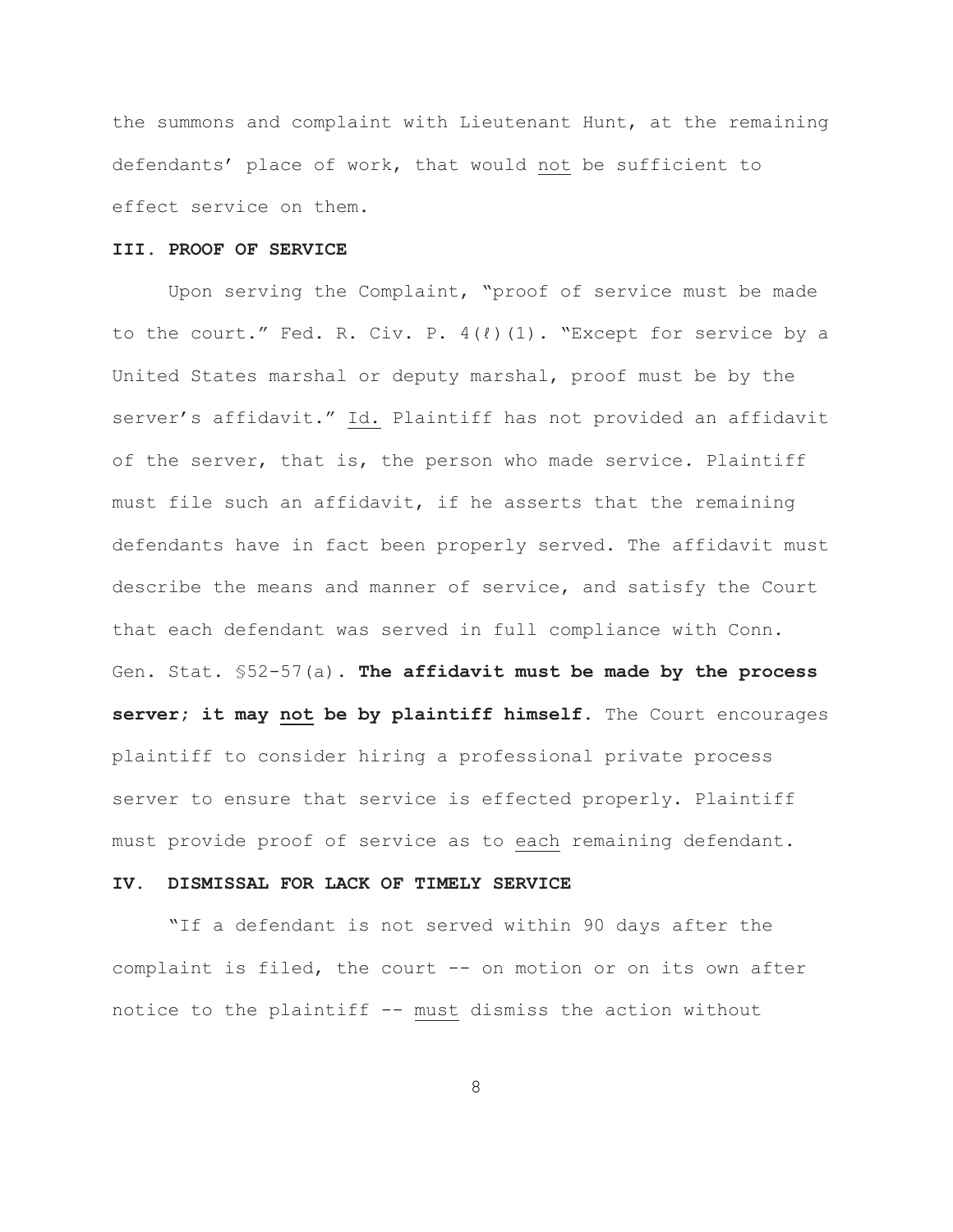prejudice against that defendant or order that service be made within a specified time." Fed. R. Civ. P. 4(m) (emphasis added). A return of service or signed waiver of service must be filed as to each defendant. Any defendant for whom either a return of service or a signed waiver of service is not filed **will be dismissed**. See id.; see also Garcia v. Figura, No. 3:19CV01484(MPS), 2022 WL 35803, at \*3 (D. Conn. Jan. 4, 2022) (dismissing claims against a defendant where "[t]he docket reflect[ed] no return of service indicating that [defendant] ha[d] been served in ... her individual capacity ... and no signed waiver of service of summons").

#### **V. CONCLUSION**

The Court will permit plaintiff **one final opportunity** to serve process on defendants Williams, Doe #1 (a/k/a FNU1 Evans), Doe #2 (a/k/a FNU2 Evans), Thibodeau, Martin, Reynoso, Czikowsky, and Daniels in their individual capacities, on or before **June 8, 2022**. Plaintiff shall file sufficient proof of service, as described above, on or before **June 22, 2022**. Failure to provide sufficient proof of service by that deadline as to each defendant **will result in dismissal of the Complaint as to those defendants** pursuant to Federal Rule of Civil Procedure 4(m)**.**